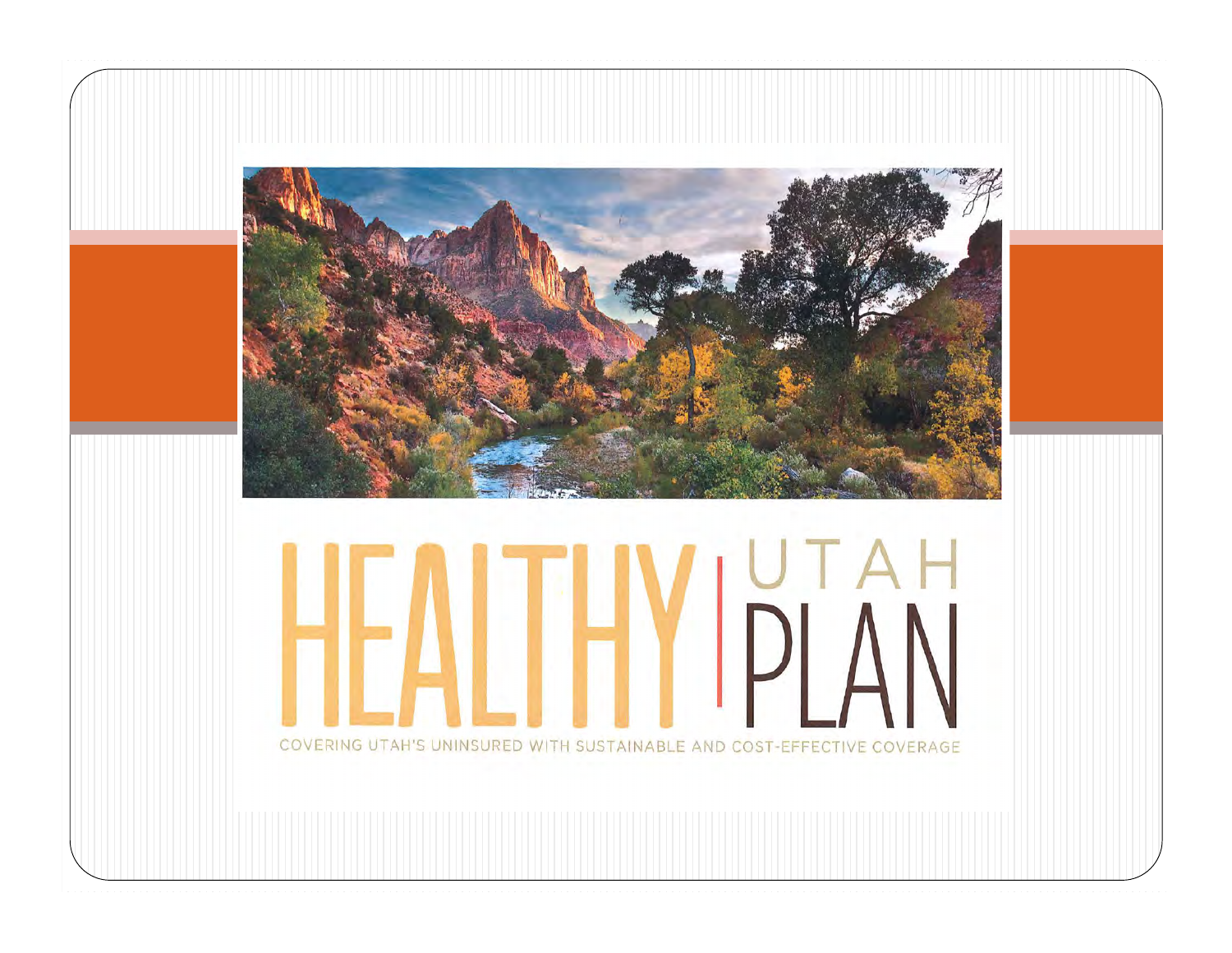### ACA Taxes

| <b>Provision</b>                                     | 2013-2022<br>(in billions) |
|------------------------------------------------------|----------------------------|
| Medicare taxes on higher income families             | \$318                      |
| "Cadillac tax" on high-cost plans                    | \$111                      |
| <b>Employer mandate</b>                              | \$106                      |
| Annual tax on health insurance providers             | \$102                      |
| Individual mandate                                   | \$55                       |
| Annual tax on drug manufacturers/importers           | \$34                       |
| Excise tax on medical device manufacturers/importers | \$29                       |
| * National figures                                   |                            |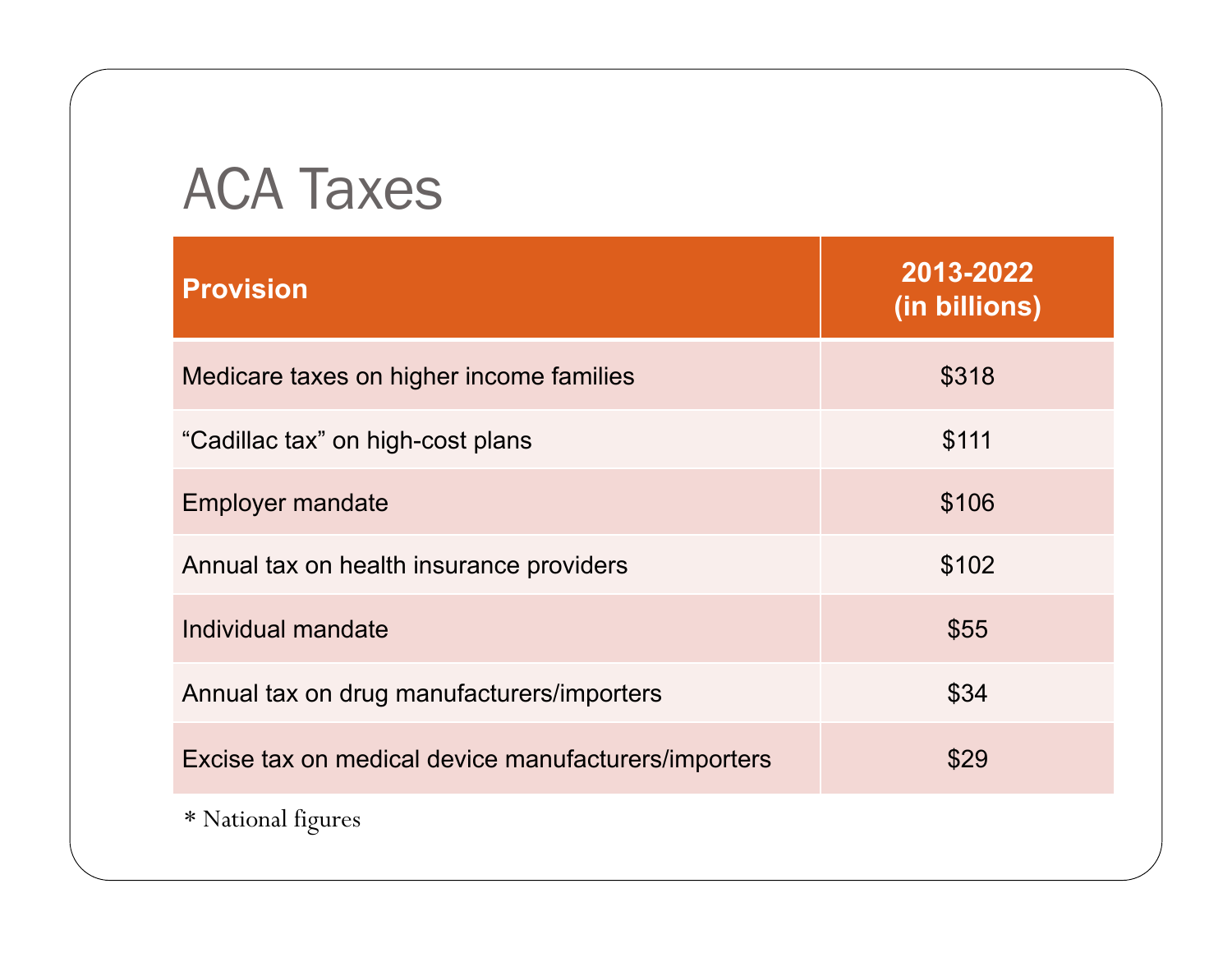## ACA Coverage Gap

Income Limits for Medicaid, CHIP and Tax Credit Eligibility

No Optional Medicaid Expansion

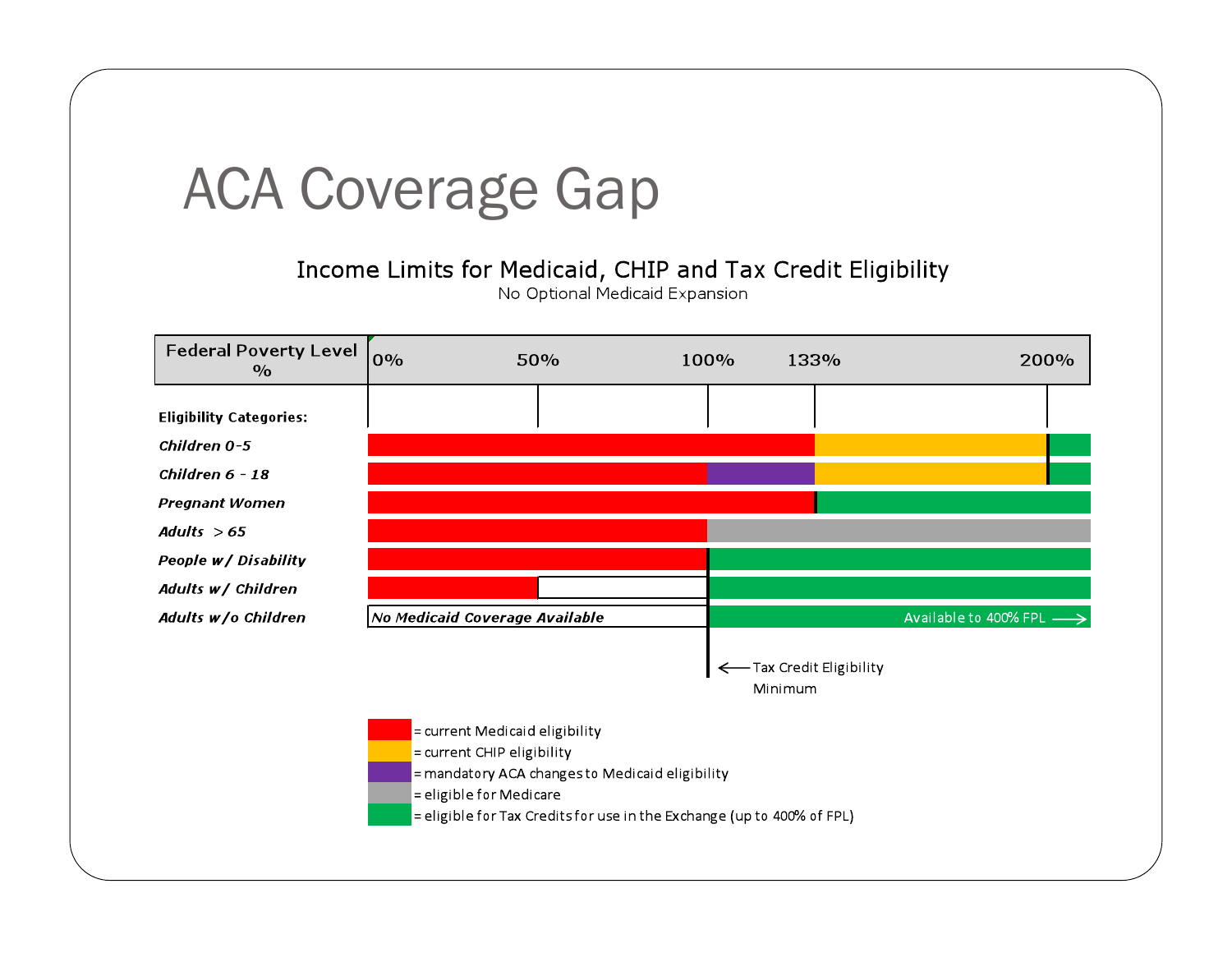## Principles

Those who can work, do work

- Support private markets
- Maximize flexibility

Respect the taxpayer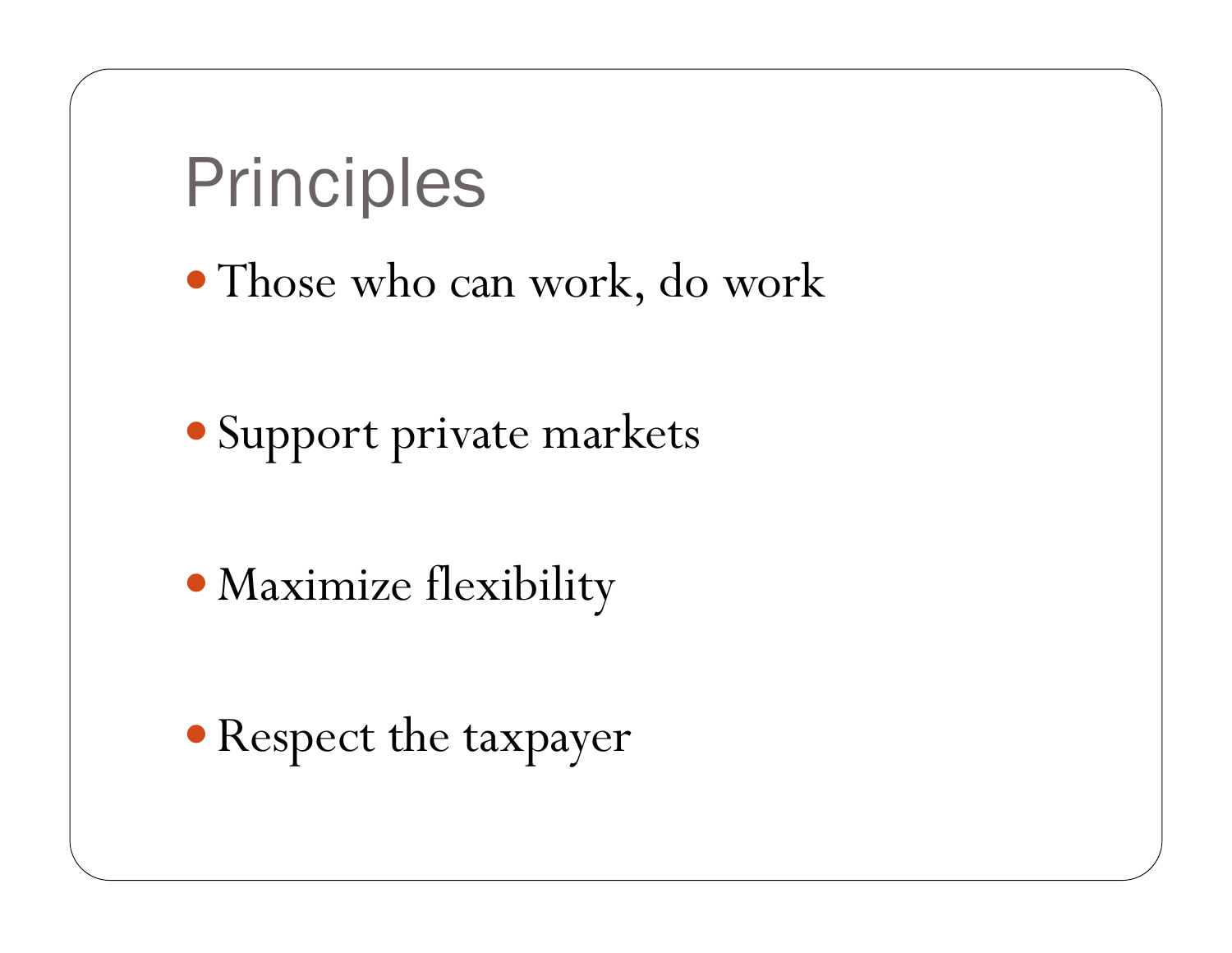# Utah's Uniques

- Jobs
	- Low unemployment rate
- Health
	- Lower prevalence of disease
	- Lower than average healthcare expenditures

#### Insurance

- Competitive insurance market
- Higher percentage of population on employer-sponsored insurance
- Higher percentage of population underinsured
- Lower percentage of population on Medicaid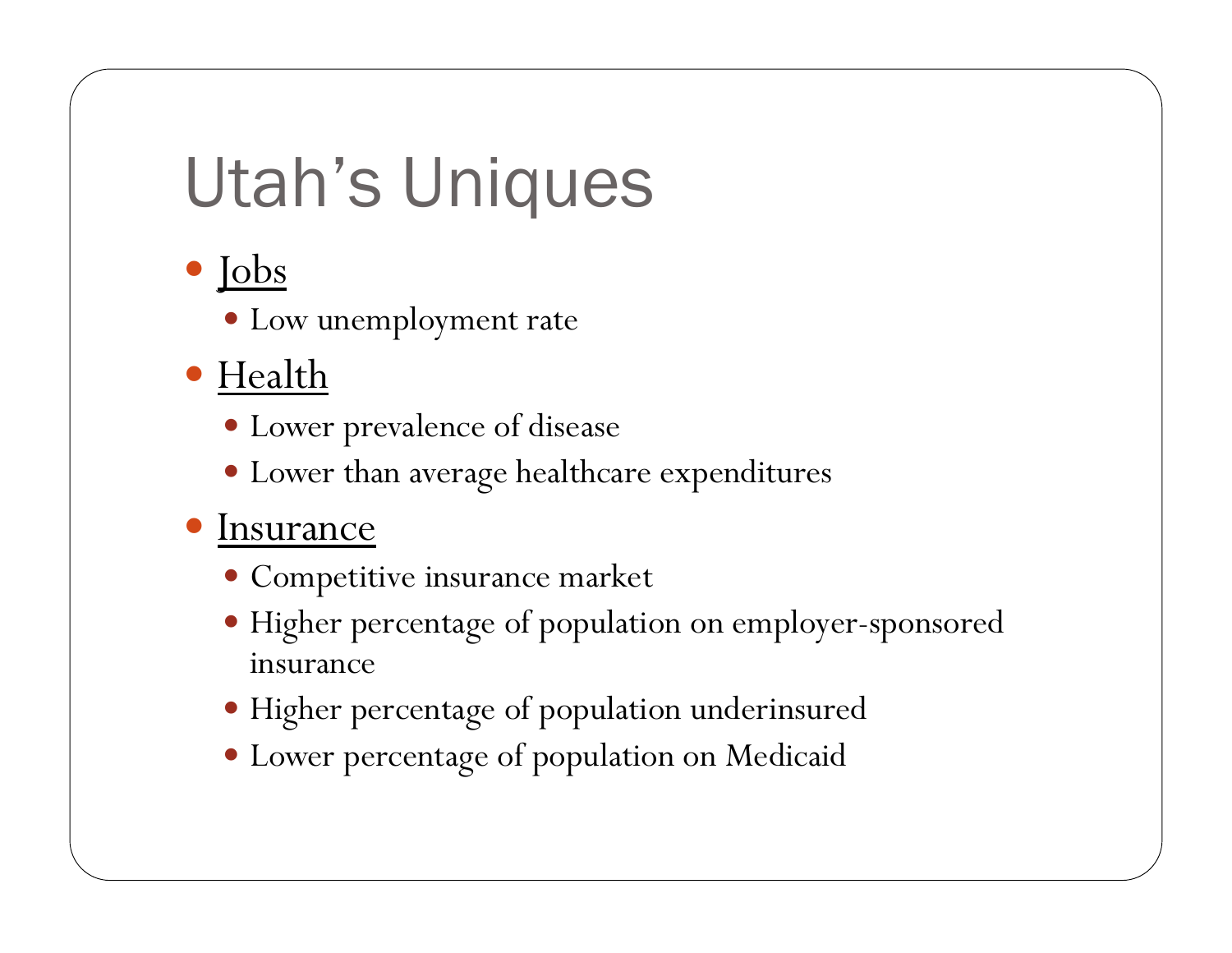# **Strategies**

- Private Options
	- Use employer-sponsored insurance where available
	- Deliver private coverage through Utah SHOP (Avenue H)
- Member Responsibility
	- Charge co-pays for all and premiums for higher income adults
	- Provide incentives for work and employment training
- Health Incentives
	- Compensate members for meeting health targets